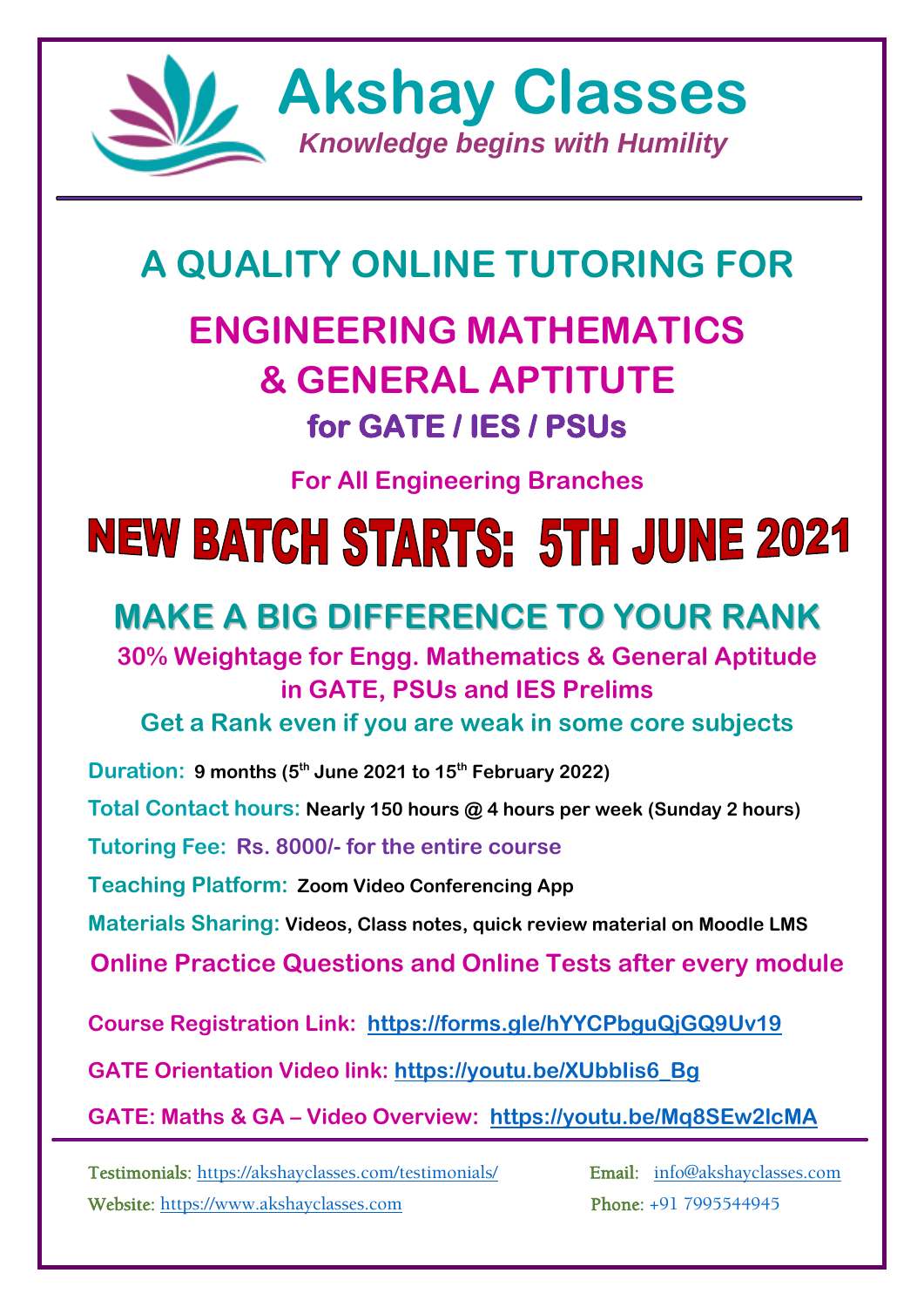

*Knowledge begins with Humility*

# **Engineering Mathematics & General Aptitude**

# **- An In-depth Comprehensive Course**

### Duration: From 9<sup>th</sup> May 2021 till January 2022

Online Classes – Four hours a week

### **Course Structure**

### Course will be divided into the following modules

| I. | <b>ENGINEERING MATHEMATICS: 100 to 120 hours</b>                                 |            |
|----|----------------------------------------------------------------------------------|------------|
|    | <b>Module 1:</b> Differential & Integral Calculus, Vector Calculus               | - 40 hours |
|    | <b>Module 2:</b> Ordinary Differential Equations & Laplace Transforms - 18 hours |            |
|    | <b>Module 3:</b> Fourier Analysis and Partial Differential Equations             | - 14 hours |
|    | <b>Module 4: Probability and Statistics</b>                                      | - 18 hours |
|    | <b>Module 5:</b> Complex Number and Complex Analysis                             | - 10 hours |
|    | <b>Module 6:</b> Numerical Methods                                               | - 10 hours |
|    | <b>Module 7:</b> Linear Algebra                                                  | - 10 hours |
|    | <b>Module 8:</b> Discrete Mathematics (for $CS \& II$ )                          | - 20 hours |
|    | II. GENERAL APTITUDE: 30 to 40 hours                                             |            |
|    | <b>Module 1:</b> Verbal Aptitude                                                 | - 08 hours |
|    | <b>Module 2:</b> Quantitative Aptitude                                           | - 15 hours |
|    | <b>Module 3: Analytical Aptitude</b>                                             | - 10 hours |

## **Tutoring Features**

- **Comprehensive and excellent study notes and material**
- **Strong conceptual foundations and faster solving capability**
- **Free & personal interaction with the tutor**
- **Stress free & effective learning experience**
- **Learn study methodology and tips helpful for other core subjects**

**Become a better professional by strengthening your Maths and GA**

Module 4: Spatial Aptitude - 07 hours

# **Register Now: <https://forms.gle/hYYCPbguQjGQ9Uv19>**

**GATE Orientation Video link: [https://youtu.be/XUbbIis6\\_Bg](https://youtu.be/XUbbIis6_Bg)**

# **Course Video Overview: <https://youtu.be/Mq8SEw2lcMA>**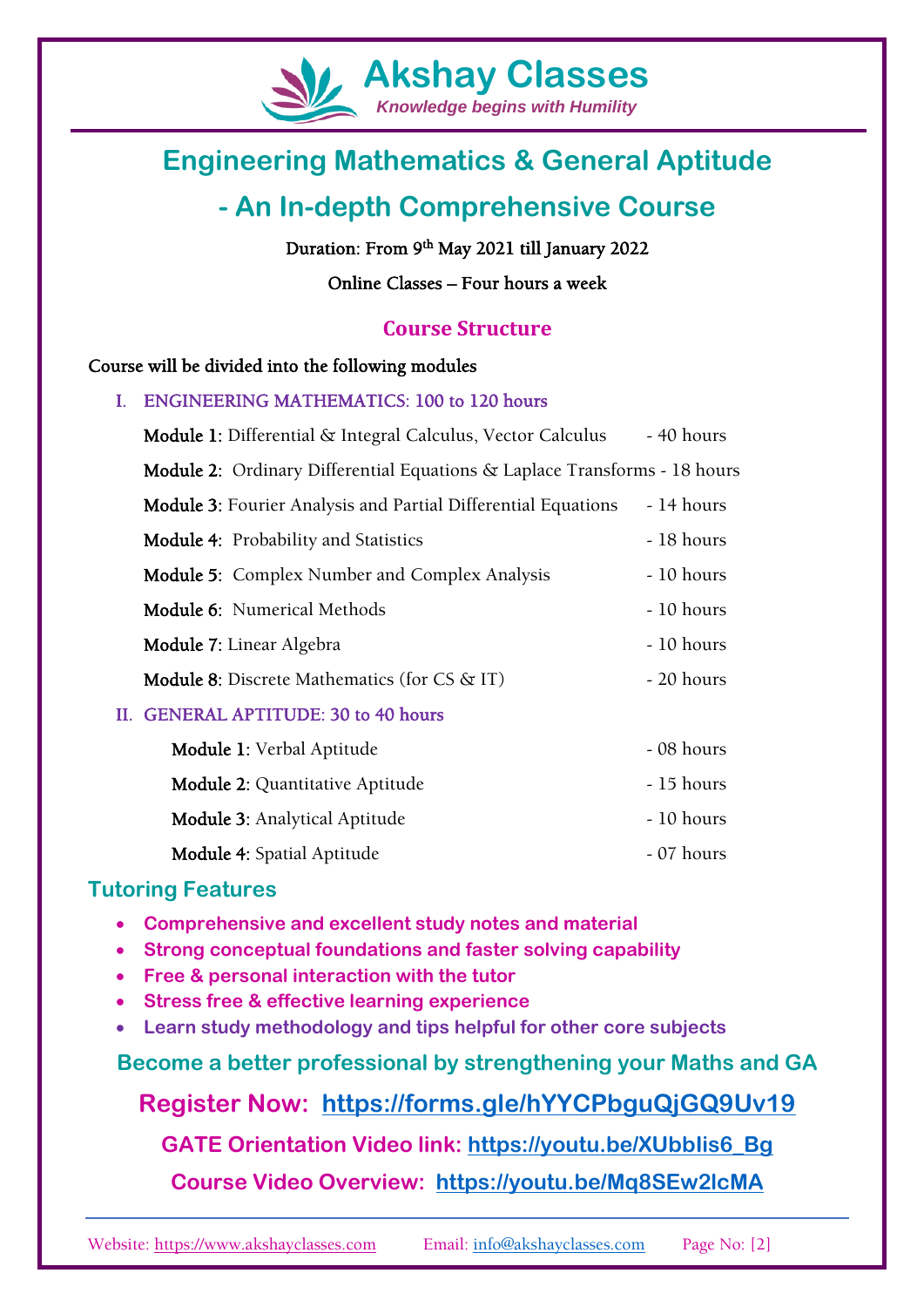

# **Akshay Classes**

*Knowledge begins with Humility*

# **About the Tutor**

#### **Tutor Profile**

*Dr. Akshay Naidu is a richly experienced and dynamic teacher of Mathematics with 12 years of experience of teaching for IIT-JEE (Advanced) and GATE.*

*As a Civil Engineering Professor by Profession, he is also an expert teacher of Solid Mechanics, Structural Analysis, Structural Dynamics and Structural Retrofitting.* 

*He specially cherishes his love and passion for teaching Mathematics. He teaches Mathematics from engineering point of view, making it very relevant and attractive to the students.*

*Students find his teaching style very interesting and clear. In particular, the graphical visualization and approach to problem solving makes it very easy for students to grasp the concepts and comprehend the depth of Mathematics.*



#### **Educational Background**

- B.Tech. in Civil Engineering, Indian Institute of Technology (IIT), Delhi, India
- M.E. in Civil Engineering, National University of Singapore (NUS), Singapore
- Ph.D. in Structural Engineering, Nanyang Technological University, Singapore

### **Educational & Professional Achievements**

- State Topper in Mathematics in Class X State Board Examinations 1991
- All India Rank (AIR): 1567 in IIT-JEE (1993)
- Research Scholarship from NUS, Singapore for M.E. program
- Research Scholarship from NTU, Singapore for Ph.D. program
- 27 Research Publications in International Journals and Conferences.

### **Teaching Experience**

- ❖ 12 Years of Teaching Engineering Courses in Engineering Colleges in Hyderabad
- ❖ 11 Years of Teaching Mathematics for IIT-JEE and GATE in reputed institutes in Hyderabad.

*"My Teaching Methodology: Imparting strong fundamental concepts and well-drafted systematic practice from simple to tough problems makes the students gain confidence and skills in problem solving. I do not believe in short-cuts based on tricks. I believe in swift solving based on conceptual knowledge and application."* 

*- Dr. Akshay Naidu*